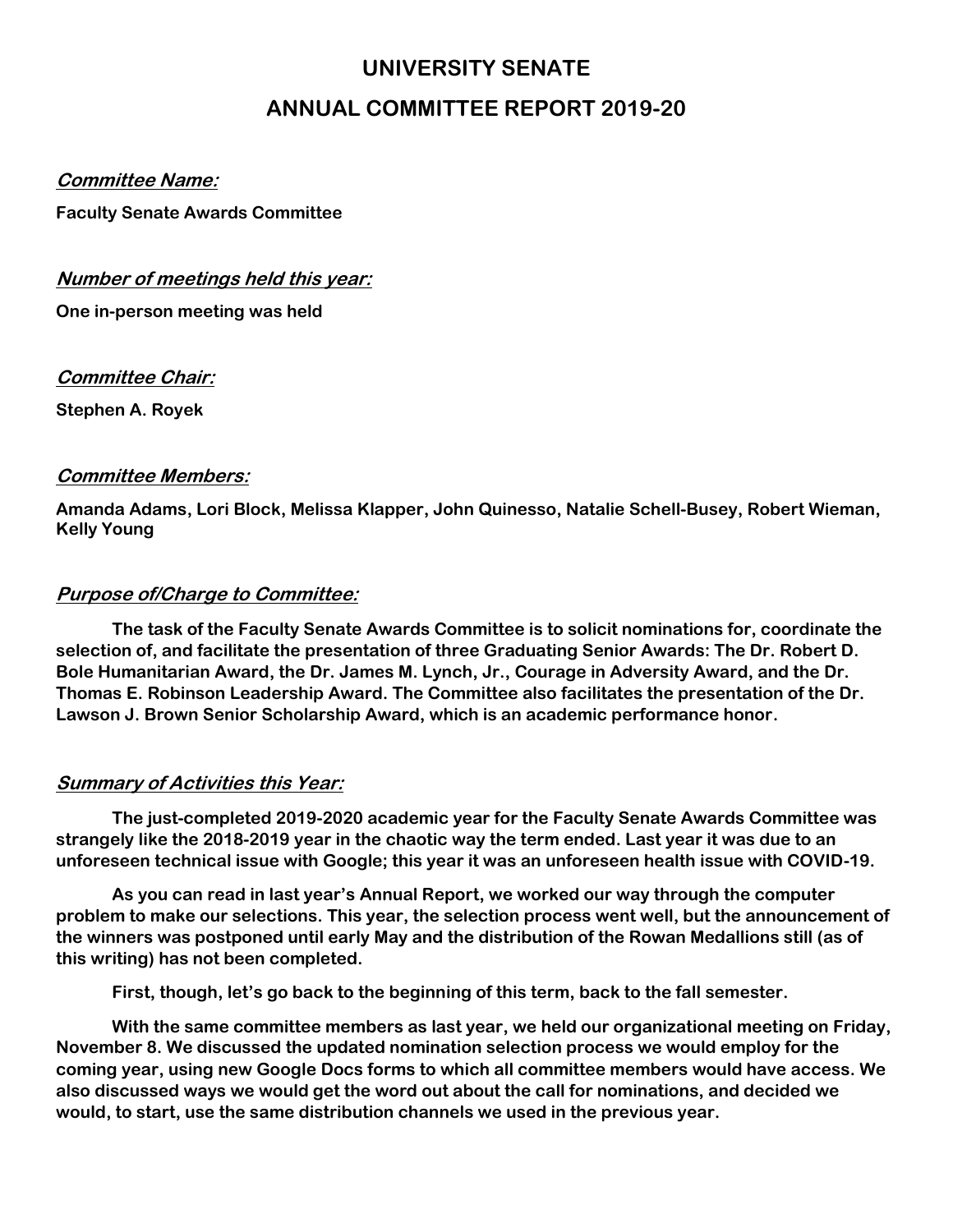**We also chose a submission deadline for nominations, based on the schedules and obligations of our members. We settled on Friday, February 20 at 4:30 p.m.**

**I then volunteered to update the materials the committee uses to solicit and accept nominations:**

■ **Our Call for Nominations that appears every six business days in the Rowan Announcer from mid-October to late February**

■ **Our Electronic Nomination Forms through which members of the campus community – students, faculty, and staff – can nominate individuals for the three awards. These nominations are based on specific criteria included on the nomination form.**

■ **We also decided to once again this year publicize the nomination process by sending a letter to all department chairs on campus encouraging them to share the reminder with their faculty members and staff. As recommended in last year's annual report, we sent out two of these reminders, one in early December and another in late January, about three weeks before the nomination submission deadline.**

■ At this meeting, committee member Kelly Young volunteered to create a digital graphic touting **the nomination submission process that would run on video boards in common areas across the campus as part of ProfLink. This, we believe, helped boost the number of entries we received, which was a total of 28 across the three categories.**

**Unlike last year, this process went quite smoothly and we were able to select our winners by early March, in more than enough time for the Medallions to be struck for the mid-April awards ceremony at which they would be announced and awarded.**

**At this point, as we all know, the COVID-19 crisis closed the campus and cancelled the awards ceremony.**

**All of our efforts then were focused on the shift from in-person to remote instruction during the two-week-long spring break period as we prepared for classes to begin again on Google Meet and other online programs on Monday, March 30. During this period, there were discussions via email of the possibility of holding an online awards ceremony for the Medallion recipients and of creating a video presentation that could be posted online and sent to the winners in place of an actual in-person event.**

**These two options were ruled out just about as the semester was ending in late April and a decision was made to announce the winners through the Rowan Daily Mail/Rowan Announcer and to leave it to the department chairs overseeing the course of study in which the graduating seniors received their degrees. This announcement was scheduled to begin appearing in early May.**

**I also want to thank committee member Natalie Schell-Busey for her help in collecting the information for, and – in concert with the Registrar's Office – selecting the winner of the Lawson Brown Academic Award. This honor is awarded to the graduating senior with the highest grade point average, with the number of credit hours taken at Rowan University as a tiebreaker if necessary.**

## **2019-2020 Committee Suggestions & Recommendations**

■ **Our committee is functioning very well and all members would like to continue serving, This will, as it did this past year, add consistency and continuity to the committee and that it's important to have people in place who have gone through the process before and have encountered problems they then went on to solve.**